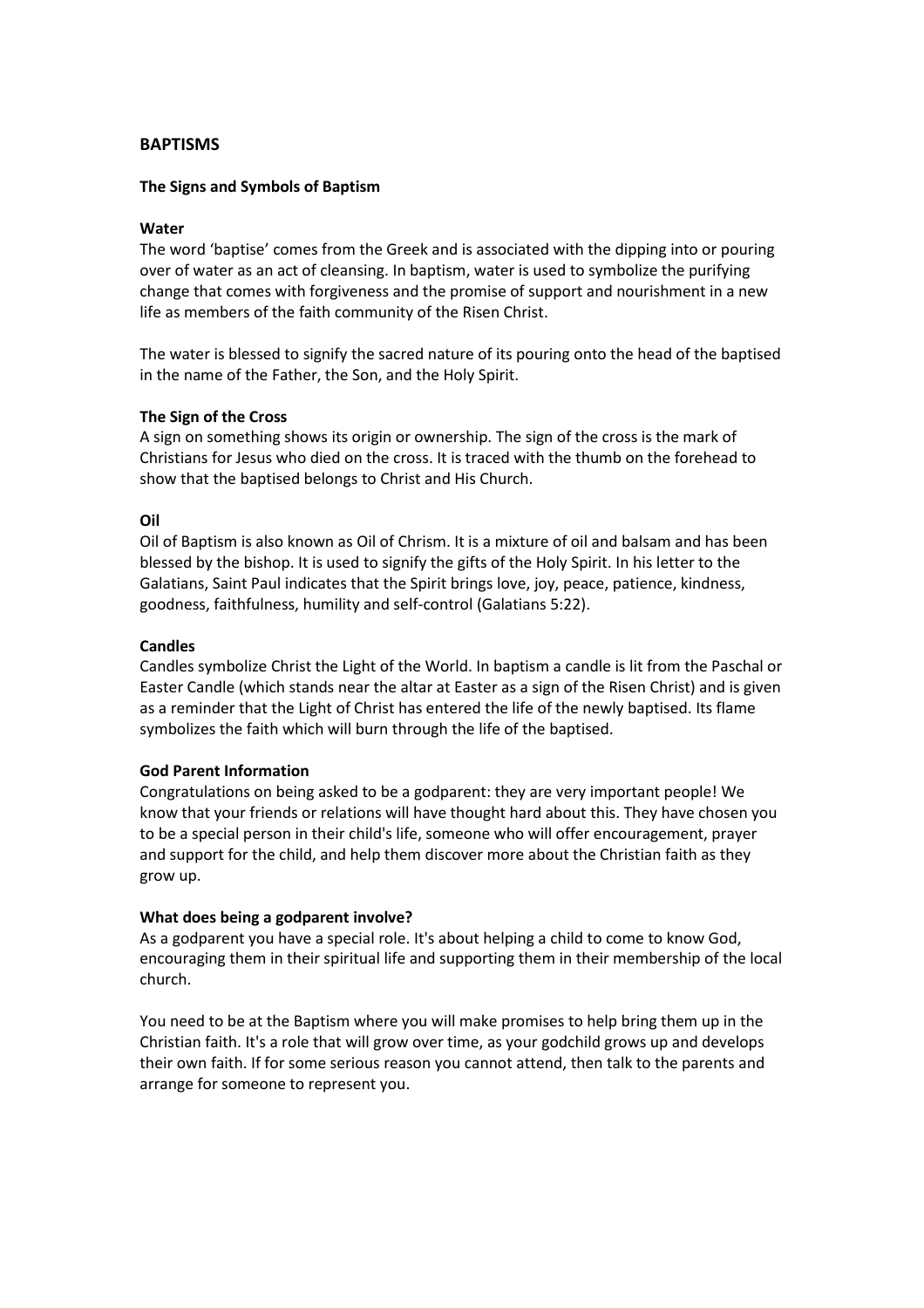## **Is it a big responsibility?**

It is. Have a look at the questions you will answer in the Baptism Service. Take some time to think through the commitments that you make when you answer them. But don't forget that the church can support you in encouraging and praying for your godchild.

## **Do I have to be a regular churchgoer?**

Being asked to be a godparent is a good opportunity to think about your own faith. At least one godparent should have been baptised. Baptism or Confirmation preparation can help you with your own questions about the Christian faith. It will also help you support your godchild in their own faith. If you have any questions at all, why not speak to your local vicar or other Christian that you know.

## **What should I give as a Baptismal present?**

The most important gift you can give your godchild is your time, your interest and your prayers. You may want to mark the Baptism by giving a special gift. Ideas include:

- A Bible: there are many different editions of the Bible. Some have pictures and simple words, which are especially suitable for children. Some come in presentation boxes.
- Bible storybooks there are lovely illustrated books of Bible stories for children, some with prayers included. Why not build up a collection over a few years?
- Books of prayers there are many which are specially for children
- A silver or gold cross or chain to be worn in the future
- A small wooden cross
- Drawings, paintings or posters of Christian stories
- An icon or picture for you godchild's bedroom or home
- $\bullet$

# **What happens in the service?**

A Baptism might take place during a normal Sunday service or at a separate time. All of you will be made welcome, and the regular congregation will make promises to support and pray for the child, parents and godparents.

At the Baptism itself, the vicar will ask the parents and godparents to bring the child to the front of the church or to gather round the font.

Before the baby is baptised, the vicar will ask you to declare that you intend to do your best as a godparent. The vicar asks you to say that you are 'prepared to walk with the child in the way of Christ' and will help them take their place in the church.

The vicar will make sure it all goes smoothly and that everyone knows what to do and when to do it.

The church may give you a special card to remind you of your godchild's Baptism and the promises you have made. Keep it someplace where you see it every day, so you remember your godchild and ask God to bless them each day. Remember to keep in touch, take time to visit your godchild to get to know them, have fun and to pray.